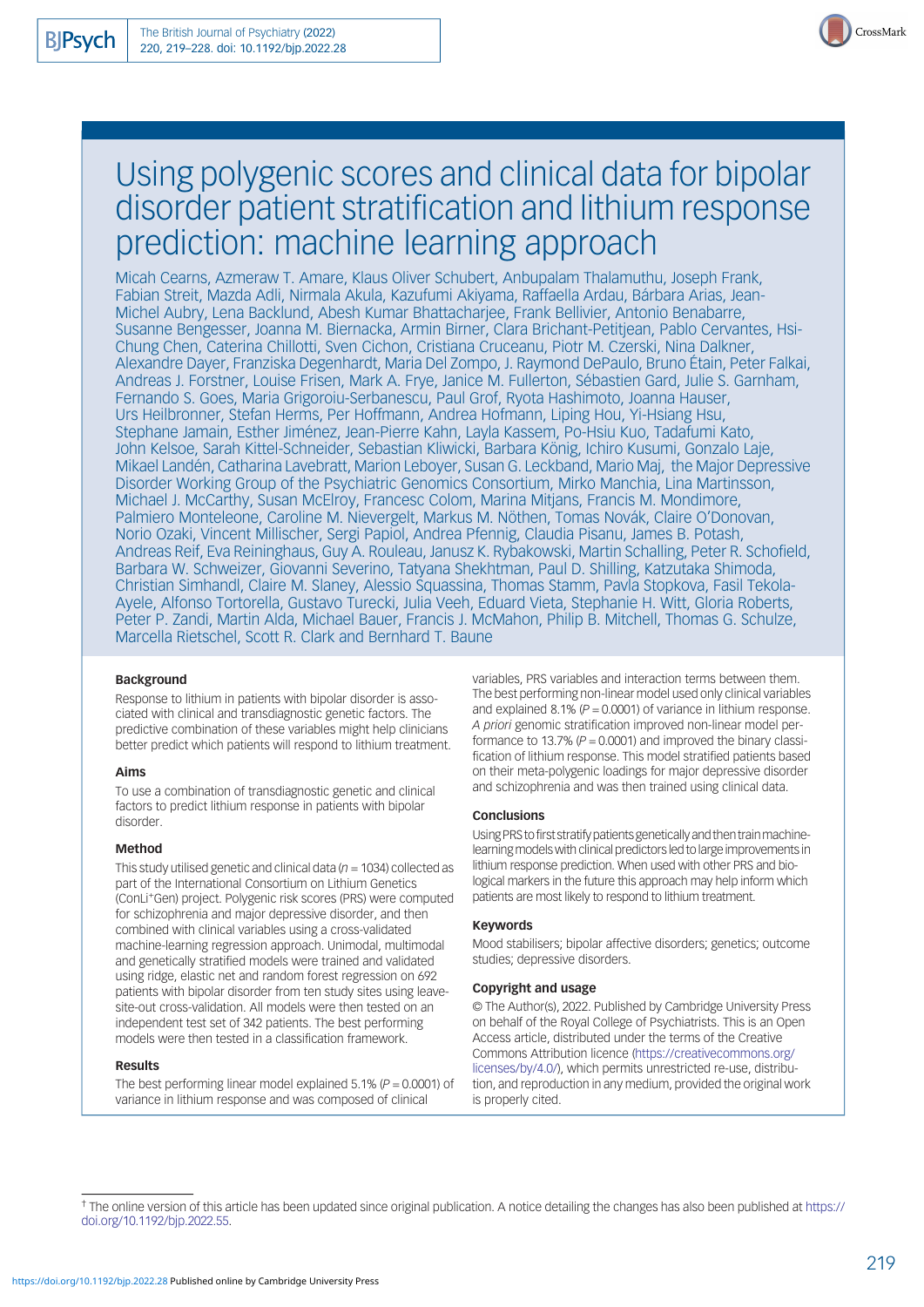# **Background**

Lithium remains a commonly used first-line treatment for bipolar disorder, $1-3$  $1-3$  $1-3$  highly effective for both acute manic episodes<sup>[4,5](#page-8-0)</sup> and maintenance treatment.<sup>[3](#page-8-0)</sup> However, in around 65% of acute manic presentations, response is incomplete and 35% of patients do not respond to treatment at all.<sup>[6](#page-8-0),[7](#page-8-0)</sup> In maintenance treatment, approximately 30% of patients report an excellent long-term response, around 30% report an intermediate response and 30% respond poorly.[8](#page-8-0) In addition, lithium has a range of serious acute and chronic side-effects, including increased risk of renal failure and suppression of thyroid and parathyroid function.<sup>2</sup> Moreover, lithium can be toxic at high doses so plasma levels often need to be monitored.<sup>9</sup> These varying response rates and side-effect profiles suggest the need to better tailor lithium treatment for individual patients, ensuring timely prescription of the right drug for the right patient at the right time. Better understanding of the link between genetic and clinical factors may assist in achieving this personalised approach.

Regarding associated clinical factors, variables reflecting an episodic pattern of mania–depression intervals, a later age at onset and fewer hospital admissions preceding treatment have shown significant associations with lithium response.<sup>[10](#page-8-0),[11](#page-8-0)</sup> Using a large range of clinical factors, Nunes et  $al<sup>12</sup>$  demonstrated the ability of machine-learning models to classify lithium responders from non-responders. Beyond these clinical factors, a genetic basis to lithium response has also been found. In genome-wide association studies (GWASs), multiple genetic variants have been associated with lithium response. However, the effects of these variants have been too small to facilitate lithium response prediction.<sup>[8](#page-8-0)</sup> Combining these variants into polygenic risk scores (PRS) has improved their performance, however, these scores still only explain  $\sim$ 1% of variance in lithium response.<sup>[13](#page-8-0)</sup>

Given this biopsychosocial basis to lithium response, one solution may be to combine clinical factors with PRS to improve lithium response prediction. This genotype–phenotype approach was recently used by Antonucci et  $al<sup>14</sup>$  $al<sup>14</sup>$  $al<sup>14</sup>$  to classify patients with schizophrenia (SCZ) from healthy controls. Using environmental and genetic data, they a priori stratified patients into tertiles (thirds) based on decision scores from two support vector machines. Making predictions with patients in the lower and upper tertiles led to an increase in balanced accuracy from 77.7% to 89.4%.

In the context of lithium response prediction, Amare et al found evidence for a non-linear stratified relationship between SCZ PRS and lithium response.<sup>[13](#page-8-0)</sup> In particular, patients in the lowest decile of the SCZ PRS distribution were 3.46 times more likely to be lithium responders when compared with patients in the tenth decile. In addition, Amare et al also found that patients with bipolar disorder with a low polygenic load for major depressive disorder (MDD) were more likely to respond to lithium treatment, with the largest differences observed between the quartiles of the MDD PRS distribution.<sup>[15](#page-8-0)</sup> This transdiagnostic and polygenic basis to lithium response is not without precedent. For example, recent studies have shown significant genetic overlap and shared biological pathways between SCZ, MDD and bipolar disorder.<sup>16,[17](#page-9-0)</sup> Exploiting this genetic overlap, Maier et al<sup>17</sup> used multitrait models to utilise correlations between, as well as a participant's individual risk for SCZ, MDD and bipolar disorder. This multivariate approach led to an equivalent increase in sample size of 34% for SCZ, 68% for bipolar disorder and 76% for MDD when compared with single trait models.

# Aims

Given these findings, we have conducted a range of analyses to test the predictive ability of combined transdiagnostic genetic and clinical data for lithium response prediction. First, to measure the predictive contribution of PRS alongside clinical variables, we trained both uni- and multimodal prediction models of lithium response in patients with bipolar disorder. Second, we trained uni- and multimodal models containing interaction terms within and across variables from each data modality to measure non-linear and biopsychosocial effects between each modality. Third, to measure the effects of a patient's PRS loadings on clinical model accuracy, $14$ we used MDD and SCZ PRS, as well as a combined MDD and SCZ meta-PRS to a priori stratify patients according to their polygenic loadings prior to the supervised prediction of lithium response with clinical data. This approach was then directly compared with the traditional method of including PRS and clinical data modalities together in a single predictive model.<sup>18</sup> Finally, to test the effects of model linearity on prediction, we compared the use of linear and non-linear machine-learning models for regression analyses and validated all findings on a geographically stratified test set. We then assessed the best performing models in a classification framework.

# Method

# The International Consortium on Lithium Genetics

The International Consortium on Lithium Genetics (ConLi<sup>+</sup>Gen, [www.ConLiGen.org\)](https://www.ConLiGen.org) is an initiative by the National Institute of Mental Health and the International Group for the Study of Lithium-Treated Patients [\(www.IGSLI.org\)](https://www.IGSLI.org) and was established with the aim of studying the genetic basis of lithium treatment response in patients with bipolar disorder.<sup>[19](#page-9-0)</sup> The ConLi<sup>+</sup>Gen study involved patients with bipolar disorder from Europe, South America, USA, Asia and Australia<sup>20</sup> who have been treated with lithium. A series of quality control procedures were implemented on the genotype data before and after imputation as described below. Sample characteristics have been published in previous works.<sup>[8,13](#page-8-0)</sup> This study used consortium data through an international collaboration.

The University of Heidelberg Ethics Committee provided central ethics approval for the consortium. Written consent was obtained from each patient according to the study protocols of the participating cohorts.

### Computing PRS

PRS were computed for people with SCZ and MDD, two traits previously associated with lithium response.[13,15](#page-8-0) Each PRS was calcu-lated using individual genetic data from ConLi+Gen<sup>[8](#page-8-0)</sup> and summary statistics from the previous largest GWASs available for MDD<sup>[21](#page-9-0)</sup> and SCZ.<sup>[22](#page-9-0)</sup> PRS were calculated at different GWAS Pvalue thresholds, however, the best predictive score was selected for each trait based on previous analysis. More details on PRS calculation, genotyping, imputation and quality control steps can be found in previous publications<sup>[13](#page-8-0),[15](#page-8-0),[23](#page-9-0)</sup> and in the Supplementary Methods available at [https://doi.org/10.1192/bjp.2022.28.](https://doi.org/10.1192/bjp.2022.28)

### Study participants

As our aim was to assess both uni- and multimodal regression models of lithium response, a requirement for inclusion was complete PRS data and no more than 20% missingness on clinical predictors. Any clinical predictors above this threshold were removed (Missing data table in Supplementary Table 1). Only ConLi<sup>+</sup>Gen GWAS 1 was used for analysis ( $n = 1163$ ) as it contained both clinical and genetic data, whereas GWAS 2 only contained genetic data. Fifteen demographic, clinical, substance use and comorbid psychiatric illness predictors were used in analyses. To ensure geographic homogeneity, only samples of European descent were used (Halifax  $n = 240$ , University California San Diego  $n = 216$ , Cagliari  $n = 196$ , Poznan  $n = 97$ , Wuerzburg  $n = 91$ , Geneva  $n = 46$ , Prague  $n = 45$ , Dresden  $n = 43$ ,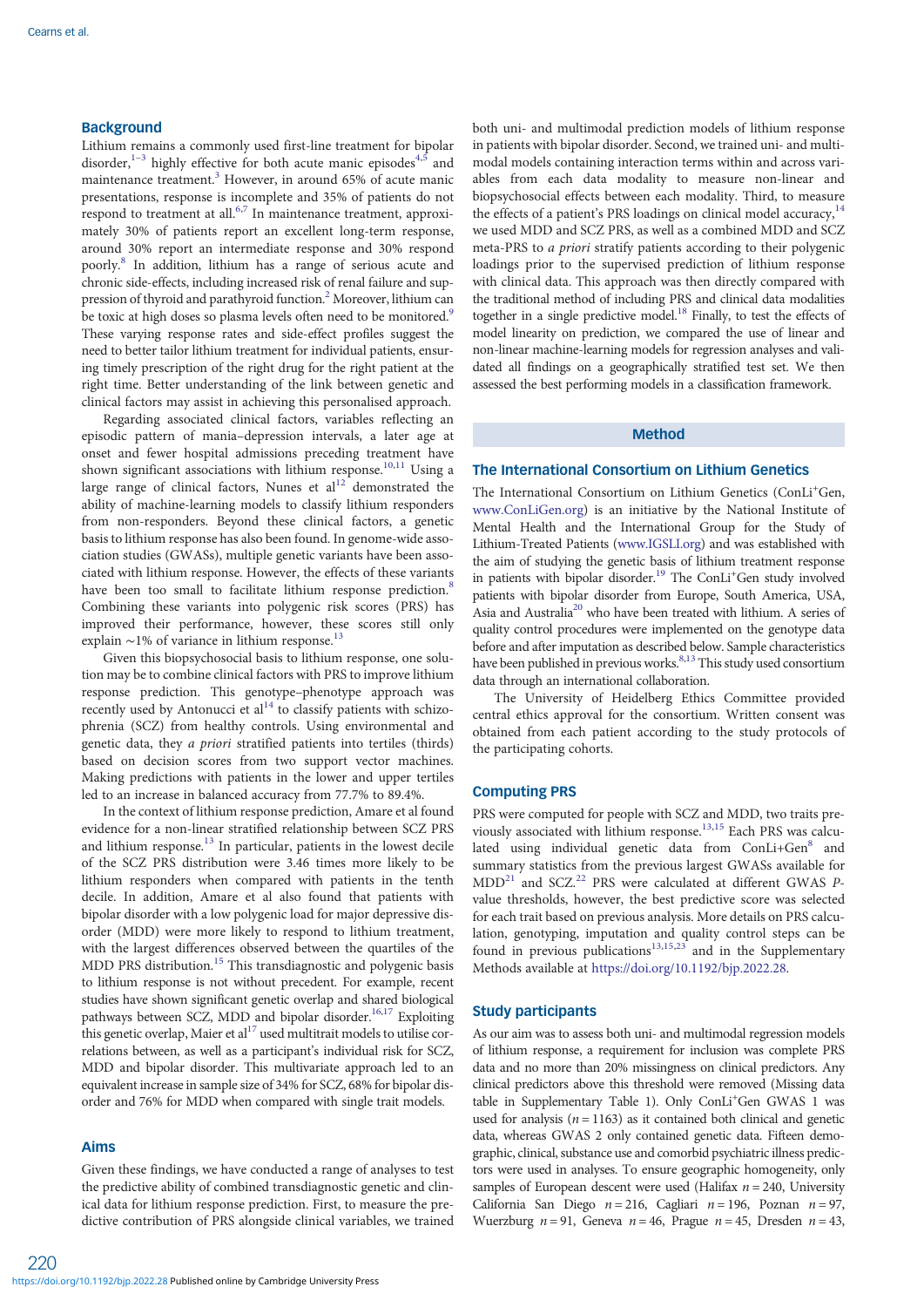National Institute for Mental Health = 36, John Hopkins University  $n$ = 24), leaving a final sample of  $n = 1034$  patients.

To ensure the unbiased approximation of the model's generalisability to new patients, we partitioned 33%  $(n = 342)$  of our sample into a holdout set for model testing, leaving 692 observations for training and validation. This partitioning was stratified by datacollection site to ensure the same distribution of sites across partitions.

### Regression and classification target

Lithium treatment response was assessed using the validated 'Retrospective Criteria of Long-Term Treatment Response in Research Subjects with Bipolar Disorder' scale, also known as the Alda scale. $24$  To arrive at a total Alda score, this scale measures symptom improvement over the course of treatment (A score, range 0–10), which is then weighted against five criteria (B score) that assesses the quality of evidence for the response score.<sup>[8](#page-8-0)</sup> For the predictive regression analyses, the total Alda score was used.<sup>[25](#page-9-0)</sup> For a subset of models assessed in a classification framework, patients with a score  $\geq$ 7 were coded as responders, whereas patients scoring <7 were coded as non-responders.<sup>[25](#page-9-0)</sup>

# Unimodal and multimodal machine-learning pipelines

On our training sample of 692 patients, we fit pipelines that conducted imputation, polynomial feature engineering (interaction terms only), standardisation, feature selection, hyperparameter optimisation, and the fitting of linear regression (regularised with ridge and the elastic net) and random forest models. For the unimodal linear regression models, we imputed predictors using multivariate imputation by chained equations (MICE) with the ten nearest predictors used in the imputation process. $26$  As regularised linear regression models may perform poorly if variables are on different scales, we standardised all predictors to have a mean of 0 and a s.d. of 1. As the number of predictors were low in the unimodal and multimodal PRS and clinical models (PRS 2, clinical 15), all predictors were included in analyses. Finally, we fit a linear regression model with ridge regularisation to the training sample. For the interaction term models, interaction terms between all predictors were engineered in the pipeline prior to feature selection and hyperparameter tuning. As the number of predictor variables grew exponentially in these analyses, we conducted feature selection with the elastic net, a form of penalised regression that removes highly correlated predictors from the model while retaining the most predictive subset for model fitting.<sup>2</sup>

This same procedure was then repeated using an random forest model, however, as random forest models are scale invariant, we did not scale the predictors prior to model training[.28](#page-9-0) Instead of regularised linear predictor selection, we conducted non-linear predictor selection according to the mean decrease in variance provided by each predictor in the random forest model[.28](#page-9-0) For the subset of classification models, equivalent classifiers replaced the regression models in each pipeline.

For all pipelines, we used a random search of 60 iterations to tune model hyperparameters. When less than 60 hyperparameter combinations were present we used an exhaustive grid search. See Supplementary Table 2 for the tuned hyperparameter values. This process and all steps inside the pipelines were completed using leave-site-out cross-validation. This method trains on all data-collection sites minus one. The excluded site is then used to assess the selected features and hyperparameters, with the combination that minimises the root mean squared error on the held-out site selected.<sup>[29](#page-9-0)</sup> As there were ten collection sites, this equates to tenfold cross-validation for model selection. This site-based stratification protects against the optimisation of hyperparameters and selection of features that may proxy for disparities in feature and

outcome distributions across sites and result in ungeneralisable estimates.[30](#page-9-0) All tuned and selected models from training and validation were then further tested in the a priori held-out set of 342 patients.

We then re-ran all analyses with clinical variables on patients who were in the lower and upper quartiles of the PRS distributions for MDD, SCZ, and MDD and SCZ combined. See Supplementary Methods. In addition, we ran supplementary analyses to control for sample size effects and changes in the number of predictor variables across analyses (Supplementary Methods).

### Results

#### Cohort characteristics

The final analysis cohort contained 1034 patients with an average age of 47.7 years (s.d.  $= 14$ ) years and an average age at onset of bipolar disorder of 24.9 years (s.d. = 11). Of these patients, 627 (60.6%) were male and 803 (77.7%) were classified as having bipolar I disorder. The average Alda score for lithium response was  $4.3$  (s.d.  $= 3.3$ ) out of 10. See Supplementary Fig. 1 for the full distribution of Alda scores. See [Table 1](#page-3-0) for more information on participant characteristics.

### Unimodal and multimodal models

According to the coefficient of determination  $(R^2)$ , the unimodal linear regression PRS and clinical models explained 1.2% and 1.8% of variance in lithium response, respectively, and the combined multimodal model explained 4.7% of variance in lithium response. Re-running the three models including interaction terms between all variables resulted in 1.4%, 4.5% and 5.1% explained variance. For the non-linear random forest models, the unimodal PRS and clinical models explained 2% and 8.1% of variance in lithium response, and the combined multimodal model explained 7.4% of variance in lithium response. Re-running the three models and including interaction terms between all variables resulted in −0.9%, 6.7% and 5.2% explained variance.

### Stratified PRS analyses

For the stratified analysis using patients in the upper and lower quartiles of the MDD PRS distribution, the clinical linear and clinical linear interaction models explained −2.8% and 2.7% of variance in lithium response, whereas the non-linear random forest and random forest interaction models explained 3.5% and 1.8% of variance. For the stratified SCZ PRS analyses, the clinical linear and clinical linear interaction models explained 7.1% and 9% of variance in lithium response, and the non-linear random forest and random forest interaction models explained 7.2% and 9.3% of variance. Finally, for the stratified meta-PRS analyses, the clinical linear and clinical linear interaction models explained 12.1% and 9.2% of variance in lithium response, and the non-linear random forest and random forest interaction models explained 13.7% and 4.5% of variance. All models were statistically significant after false discovery rate (FDR) corrections. See [Fig. 1](#page-4-0) and [Table 2](#page-5-0) for all model results.

Completing 1000 runs of the Monte-Carlo sampling procedure to control for decreases in sample size on the stratified meta-PRS model, we attained an average  $R^2 = 2.7\%$  (s.d. = 5,  $P = 0.002$ ). Therefore, the superior performance of our meta-PRS stratified model was not explainable by increased performance variability resulting from decreased sample size.<sup>[31](#page-9-0)</sup> In addition, increases in  $R<sup>2</sup>$  were not explained by changes in the number of predictor variables across models (Pearson's  $r = 0.17$ ,  $P = 0.44$ ) (Supplementary Fig. 1). See [Table 2](#page-5-0) for results and Supplementary Tables 3–6 for all model metrics. After controlling for these confounds, the best performing meta-PRS stratified model explained 69% more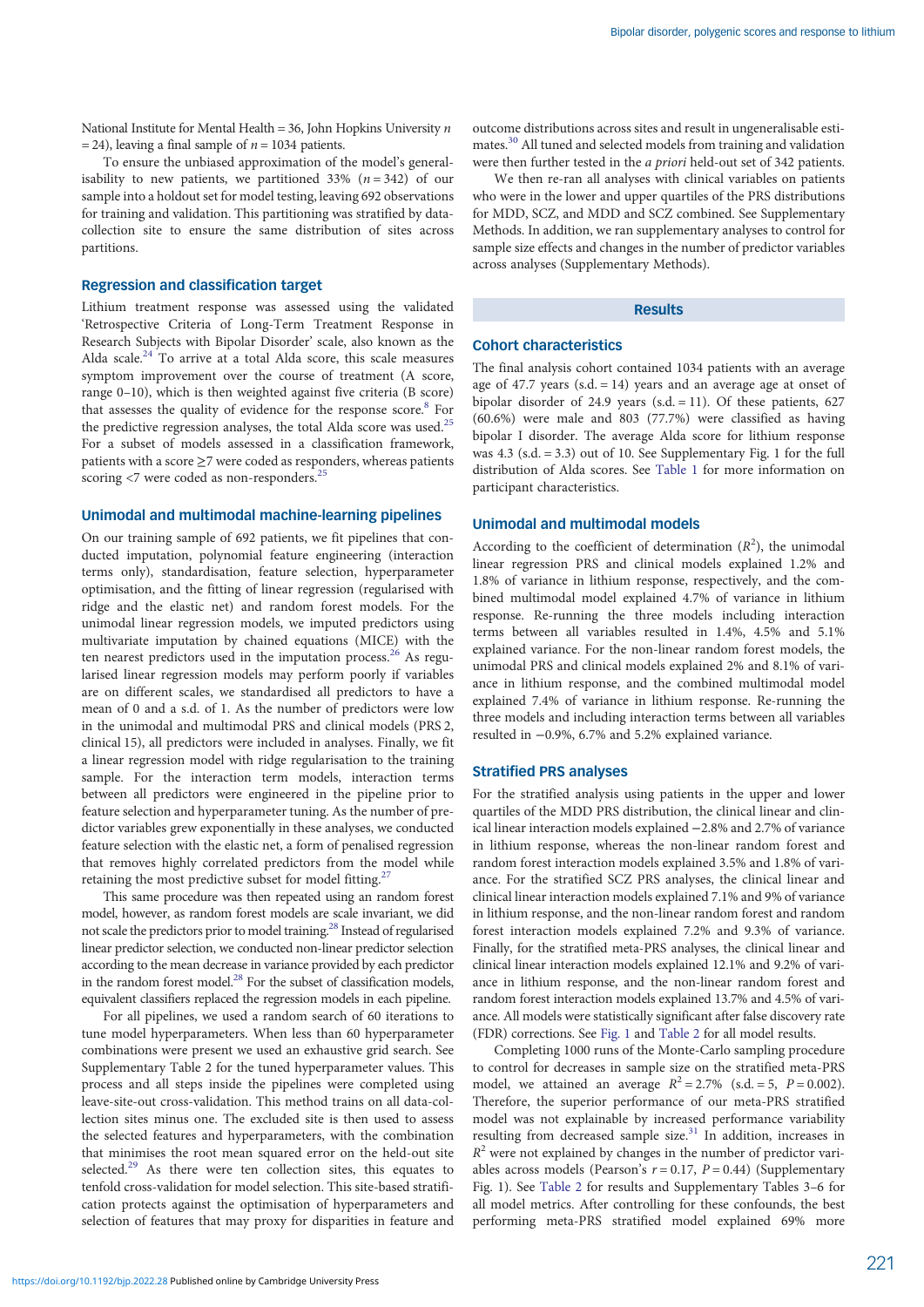<span id="page-3-0"></span>

|                                                                  | <b>Total</b> | Cagliari/<br>Sardinian | <b>Dresden</b> | Geneva      | Halifax     | <b>JHU</b>  | <b>NIMH</b> | Poznan      | Prague/<br>Czech | San Diego/<br><b>UCSD</b> | Wuerzburg                | Statistic | $\mathsf{P}$          |
|------------------------------------------------------------------|--------------|------------------------|----------------|-------------|-------------|-------------|-------------|-------------|------------------|---------------------------|--------------------------|-----------|-----------------------|
| n                                                                | 1034         | 196                    | 43             | 46          | 240         | 24          | 36          | 97          | 45               | 216                       | 91                       |           |                       |
| Age at interview, mean (s.d.)                                    | 47.7 (14.0)  | 46.0 (14.7)            | 43.5 (14.4)    | 46.9 (9.2)  | 48.5 (13.4) | 44.0 (10.0) | 45.6 (12.8) | 61.9(10.4)  | 44.8 (14.6)      | 45.0 (12.9)               | $\overline{\phantom{a}}$ | 15.4      | $4.5 \times 10^{-21}$ |
| Age at onset of bipolar disorder, years:<br>mean (s.d.)          | 24.9 (11.0)  | 27.1 (11.0)            | 25.4 (9.1)     | 21.4(9.0)   | 26.1(9.8)   | 21.7(9.6)   | 19.9 (6.8)  | 31.5 (10.2) | 28.8 (10.7)      | 17.6(9.7)                 | 28.8 (11.0)              | 21.9      | $1.3 \times 10^{-33}$ |
| Age at onset MDD, mean (s.d.)                                    | 26.2 (12.2)  | 27.1 (14.3)            | 26.9 (11.5)    | 26.6 (10.1) | 28.6 (11.0) | 25.6 (12.0) | 22.2 (10.7) | 32.4 (10.2) | 29.4 (10.9)      | 19.4 (10.1)               | 30.0 (10.4)              | 13.5      | $3.7 \times 10^{-20}$ |
| Alda scale total score, mean (s.d.)                              | 4.3(3.3)     | 4.1(3.1)               | 3.7(3.2)       | 3.5(3.0)    | 5.9(3.6)    | 4.9(3.1)    | 4.2(2.7)    | 6.2(2.8)    | 4.2(3.0)         | 2.9(2.6)                  | 2.8(3.0)                 | 19.4      | $9.1 \times 10^{-30}$ |
| Lithium responder, yes: n (%)                                    | 330 (31.9)   | 55 (28.1)              | 11(25.6)       | 10(21.7)    | 138 (57.5)  | 8 (33.3)    | 10(27.8)    | 47 (48.5)   | 13 (28.9)        | 23 (10.6)                 | 15(16.5)                 | 144.3     | $3.1 \times 10^{-26}$ |
| Bipolar I versus rest, n (%)                                     | 803 (77.7)   | 147 (75.0)             | 31(72.1)       | 36(78.3)    | 173 (72.1)  | 24 (100.0)  | 33 (91.7)   | 80 (82.5)   | 39 (86.7)        | 187 (86.6)                | 53 (58.2)                | 49.9      | $1.4 \times 10^{-07}$ |
| Bipolar I schizoaffective bipolar disorder<br>versus rest, n (%) | 821 (79.4)   | 147 (75.0)             | 31(72.1)       | 36 (78.3)   | 177 (73.8)  | 24 (100.0)  | 35 (97.2)   | 80 (82.5)   | 39 (86.7)        | 199 (92.1)                | 53 (58.2)                | 70.0      | $2.3 \times 10^{-11}$ |
| Alcohol dependence, yes: n (%)                                   | 159 (17.5)   | 19(9.7)                | 3(7.3)         | 14(30.4)    | 7(2.9)      | 13 (54.2)   | 6(16.7)     | 10(12.5)    | 9(20.0)          | 78 (37.0)                 | 0(0.0)                   | 170.1     | $3.7 \times 10^{-32}$ |
| Substance dependence, yes: n (%)                                 | 152 (16.8)   | 17(8.7)                | 1(2.4)         | 13(28.3)    | 1(0.4)      | 11 (45.8)   | 2(5.6)      | 42 (52.5)   | 1(2.2)           | 64 (30.5)                 | 0(0.0)                   | 231.4     | $1.0 \times 10^{-44}$ |
| OCD, yes: n (%)                                                  | 46(5.1)      | 0(0.0)                 | 3(7.3)         | 4(8.7)      | 6(2.5)      | 2(8.3)      | 5(13.9)     | 6(7.5)      | 0(0.0)           | 20(9.4)                   | 0(0.0)                   | 69.8      | $8.6 \times 10^{-12}$ |
| PTSD, yes: $n$ (%)                                               | 62(7.2)      | 0(0.0)                 | 0(0.0)         | 2(4.4)      | 0(0.0)      | (0.0)       | 0(0.0)      | 16 (20.0)   | 1(2.2)           | 43 (20.3)                 | 0(0.0)                   | 112.9     | $1.1 \times 10^{-21}$ |
| Panic disorder, yes: n (%)                                       | 124 (13.8)   | 0(0.0)                 | 5(12.2)        | 6(13.0)     | 15(6.3)     | 5(20.8)     | 9(25.0)     | 43 (53.8)   | 4(8.9)           | 37(17.5)                  | 0(0.0)                   | 189.1     | $4.9 \times 10^{-36}$ |
| Gender, male: n (%)                                              | 627 (60.6)   | 133 (67.9)             | 23 (53.5)      | 25(54.3)    | 139 (57.9)  | 17 (70.8)   | 28 (77.8)   | 60 (61.9)   | 30(66.7)         | 109 (50.5)                | 63 (69.2)                | 25.1      | $2.8 \times 10^{-03}$ |
| Polarity 1st episode (depression onset),<br>$n$ (%)              | 655 (63.3)   | 130 (66.3)             | 25(58.1)       | 22 (47.8)   | 150 (62.5)  | 13 (54.2)   | 23 (63.9)   | 51 (52.6)   | 38 (84.4)        | 133 (61.6)                | 70 (76.9)                | 28.0      | $1.0 \times 10^{-03}$ |
| Polarity 1st episode (mania onset), n (%)                        | 185 (17.9)   | 61(31.1)               | 7(16.3)        | 3(6.5)      | 33 (13.8)   | 11 (45.8)   | 11(30.6)    | 12 (12.4)   | 4(8.9)           | 33(15.3)                  | 10(11.0)                 | 55.4      | $1.4 \times 10^{-08}$ |
| Polarity 1st episode (hypomania onset),<br>$n$ (%)               | 67(6.5)      | 5(2.6)                 | 3(7.0)         | 2(4.3)      | 8(3.3)      | 0(0.0)      | 0(0.0)      | 1(1.0)      | 2(4.4)           | 46 (21.3)                 | 0(0.0)                   | 103.0     | $6.4 \times 10^{-18}$ |
| Any suicidal features, no: n (%)                                 | 433 (41.9)   | 125 (63.8)             | 0(0.0)         | 9(19.6)     | 104 (43.3)  | 15 (62.5)   | 21(58.3)    | 61 (62.9)   | 14(31.1)         | 41 (19.0)                 | 43 (47.3)                | 154.7     | $2.2 \times 10^{-28}$ |
| Any suicidal features, yes: n (%)                                | 449 (43.4)   | 70 (35.7)              | 18 (41.9)      | 34 (73.9)   | 14(17.1)    | 9(37.5)     | 15(41.7)    | 19 (19.6)   | 31 (68.9)        | 164 (75.9)                | 48 (52.7)                | 220.8     | $7.8 \times 10^{-42}$ |
| Any suicidal features, unknown: n (%)                            | 152 (14.7)   | 1(0.50)                | 25(58.1)       | 3(6.5)      | 95 (39.6)   | 0(0.0)      | 0(0.0)      | 17(17.5)    | 0(0.0)           | 11(5.1)                   | 0(0.0)                   | 267.4     | $1.9 \times 10^{-51}$ |
| DSM diagnosis (bipolar I disorder), n (%)                        | 803 (77.7)   | 147 (75.0)             | 31(72.1)       | 36(78.3)    | 173 (72.1)  | 24 (100.0)  | 33 (91.7)   | 80 (82.5)   | 39 (86.7)        | 187 (86.6)                | 53 (58.2)                | 49.9      | $1.4 \times 10^{-07}$ |
| DSM diagnosis (bipolar II disorder), n (%)                       | 203 (19.6)   | 49 (25.0)              | 12 (27.9)      | 10(21.7)    | 63 (26.3)   | 0(0.0)      | 1(2.8)      | 17(17.5)    | 6(13.3)          | 15(6.9)                   | 30 (33.0)                | 58.3      | $4.1 \times 10^{-09}$ |
| DSM diagnosis (schizoaffective bipolar<br>disorder), $n$ $%$     | 18(1.7)      | 0(0.0)                 | 0(0.0)         | 0(0.0)      | 4(1.7)      | 0(0.0)      | 2(5.6)      | 0(0.0)      | 0(0.0)           | 12(5.6)                   | 0(0.0)                   | 31.0      | $3.1 \times 10^{-04}$ |
| DSM diagnosis (bipolar III disorder), n (%)                      | 3(0.3)       | 0(0.0)                 | 0(0.0)         | 0(0.0)      | 0(0.0)      | 0(0.0)      | 0(0.0)      | 0(0.0)      | 0(0.0)           | 0(0.0)                    | 3(3.3)                   | 31.2      | $3.1 \times 10^{-04}$ |

JHU, John Hopkins University; NIMH,National Institute of Mental Health; UCSD, University California San Diego; MDD, major depressive disorder; OCD, obsessive–compulsive disorder; PTSD, post-traumatic stress disorder. a. Statistics calculated using one-way ANOVA for continuous variables and Fischer exact tests for categorical variables. All P-values were false discovery rate-corrected using the Benjamini and Hochberg method.

 $7 \, (0.7)$  0  $(0.0)$  0  $(0.0)$  0  $(0.0)$  0  $(0.0)$  0  $(0.0)$  0  $(0.0)$  0  $(0.0)$  0  $(0.0)$  2  $(0.9)$  5 (5.5) 36.6 3.7 $\times$  10 $^{-05}$ 

<sup>297</sup> (28.7) <sup>0</sup> (0.0) <sup>3</sup> (7.0) <sup>46</sup> (100.0) <sup>42</sup> (17.5) <sup>24</sup> (100.0) <sup>24</sup> (66.7) <sup>17</sup> (17.5) <sup>0</sup> (0.0) <sup>50</sup> (23.1) <sup>91</sup> (100.0) 555.9 1.65 <sup>×</sup> <sup>10</sup>−<sup>112</sup>

Bipolar disorder family history, yes: n (%) 351 (33.9) 83 (42.3) 31 (72.1) 0 (0.0) 44 (18.3) 0 (0.0) 12 (33.3) 42 (43.3) 10 (22.2) 129 (59.7) 0 (0.0) 213.5 2.23 × 10<sup>-40</sup> Bipolar disorder family history, no: n (%) 386 (37.3) 113 (57.7) 9 (20.9) 0 (0.0) 154 (64.2) 0 (0.0) 0 (0.0) 38 (39.2) 35 (77.8) 37 (17.1) 0 (0.0) 300.1 3.42 × 10<sup>-58</sup>

DSM diagnosis (bipolar disorder not otherwise specified), <sup>n</sup> (%)

Bipolar disorder family history, unknown: *n (*%)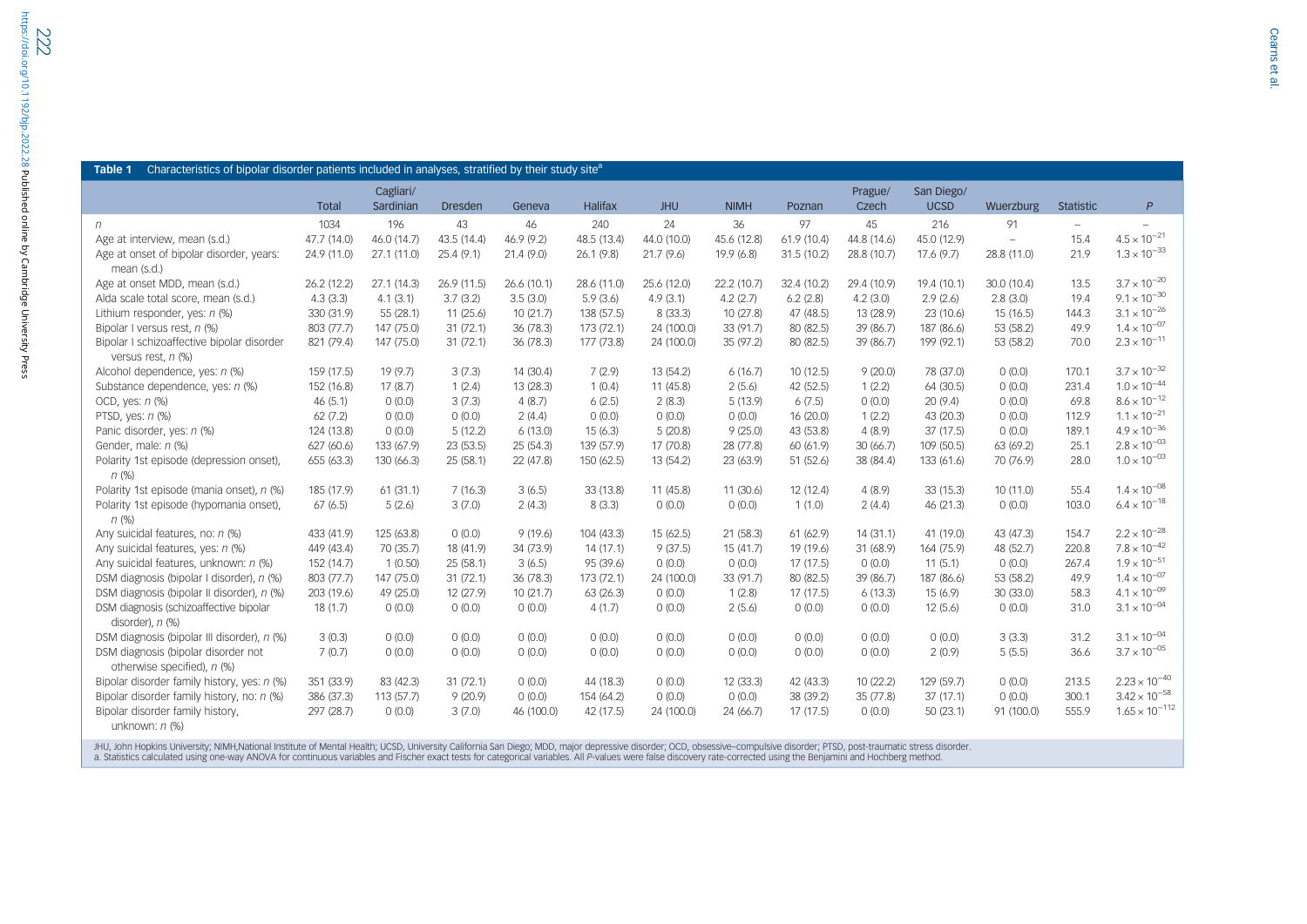<span id="page-4-0"></span>



variance  $(R^2 = 13.7\%, P = 0.0001)$  than the equivalent model containing no *a priori* meta-PRS stratification ( $R^2 = 8.1\%$ ,  $P = 0.0001$ ). In this model, all clinical variables were retained in model selection (See Supplementary Table 7). Re-running these two best performing models in a classification framework led to balanced accuracies of 58.95% and 63.65%, respectively. See Supplementary Table 8 for all classification metrics.

# Patient characteristics in the genetically stratified cohort

After FDR corrections, significant differences in clinical characteristics were found between those in quartiles 1 (low meta-PRS load) and 4 (high meta-PRS load) of the combined meta-PRS distribution for binary lithium response (ALDA  $\geq$  7) ( $\chi^2$  = 12.214, P = 0.005), bipolar I disorder versus rest (bipolar II disorder and schizoaffective disorder) ( $\chi^2 = 12.755$ ,  $P = 0.005$ ) and DSM diagnosis (bipolar I disorder, bipolar II disorder and schizoaffective disorder)  $(\chi^2 = 13.33, P = 0.027).$ 

In quartile 1 of the meta-PRS distribution, 70% had bipolar I disorder, 26% had bipolar II disorder and 4% had schizoaffective disorder. In total, 39% of these patients were lithium responders. In quartile 4, 86% had bipolar I disorder, 12% had bipolar II disorder and 3% had schizoaffective disorder. In total, 22% of these patients were lithium responders.

Overall, those in quartile 1 were 67.7% more likely to be lithium responders compared with those in quartile 4 (odds ratio 1.677, 95% CI 1.14–2.47,  $P = 0.009$ . For all other clinical characteristics, including variables that attained nominal significance, see [Table 3](#page-6-0).

### **Discussion**

### Main findings

This is the first study to provide evidence for the combined predictive ability of routine clinical data and PRS for lithium response. Specifically, we show that first using PRS to stratify patients according to their polygenic loadings, followed by training with clinical data explains more variance in lithium response and improves model accuracy in a classification setting.<sup>13,14</sup> Interestingly, the combination of PRS with clinical data performed best in the linear models, but not in the non-linear models. Outside of the best performing stratified meta-PRS model, neither of these multimodal models performed best overall. Moreover, unimodal clinical models outperformed their PRS equivalents.

### Interpretation of our findings

This observation of clinical variables outperforming their biological counterparts has been repeatedly demonstrated across a range of multimodal machine-learning studies.<sup>[18,32](#page-9-0)</sup> The most intuitive explanation is that the small effect sizes yielded by biological variables, when compared with clinical variables, leads to overfitting and/or their lack of selection in cross-validation, resulting in underperformance for biomarker models when tested out of sample.

The next consideration is why effects are smaller for biological variables. To answer this, we need to consider how psychiatric traits are constructed and the implications this has for studies attempting to elucidate a biological basis for psychiatric phenomenon. In comparison with other disorders, psychiatric phenotypes are defined by deviations from normative behaviours and emotional–cognitive experiences, rather than from well-defined physiological processes.[30](#page-9-0) Therefore, it is plausible that they bias towards larger effect sizes for clinical variables that correlate with clinical data already used in the construction of phenotypes and illness trajectories. Consequently, this tautology in the formation of diagnostic and prognostic constructs may limit the predictive contribution of biological data. In theory, this problem could be circumvented by first parsing patient heterogeneity at the biological level, and then using clinical variables in secondary analyses.

This rationale informed our stratified analyses where we a priori partitioned patients based on their polygenic loadings for MDD, SCZ and their combination in the form of a standardised meta-PRS. Interestingly, this method was most predictive of lithium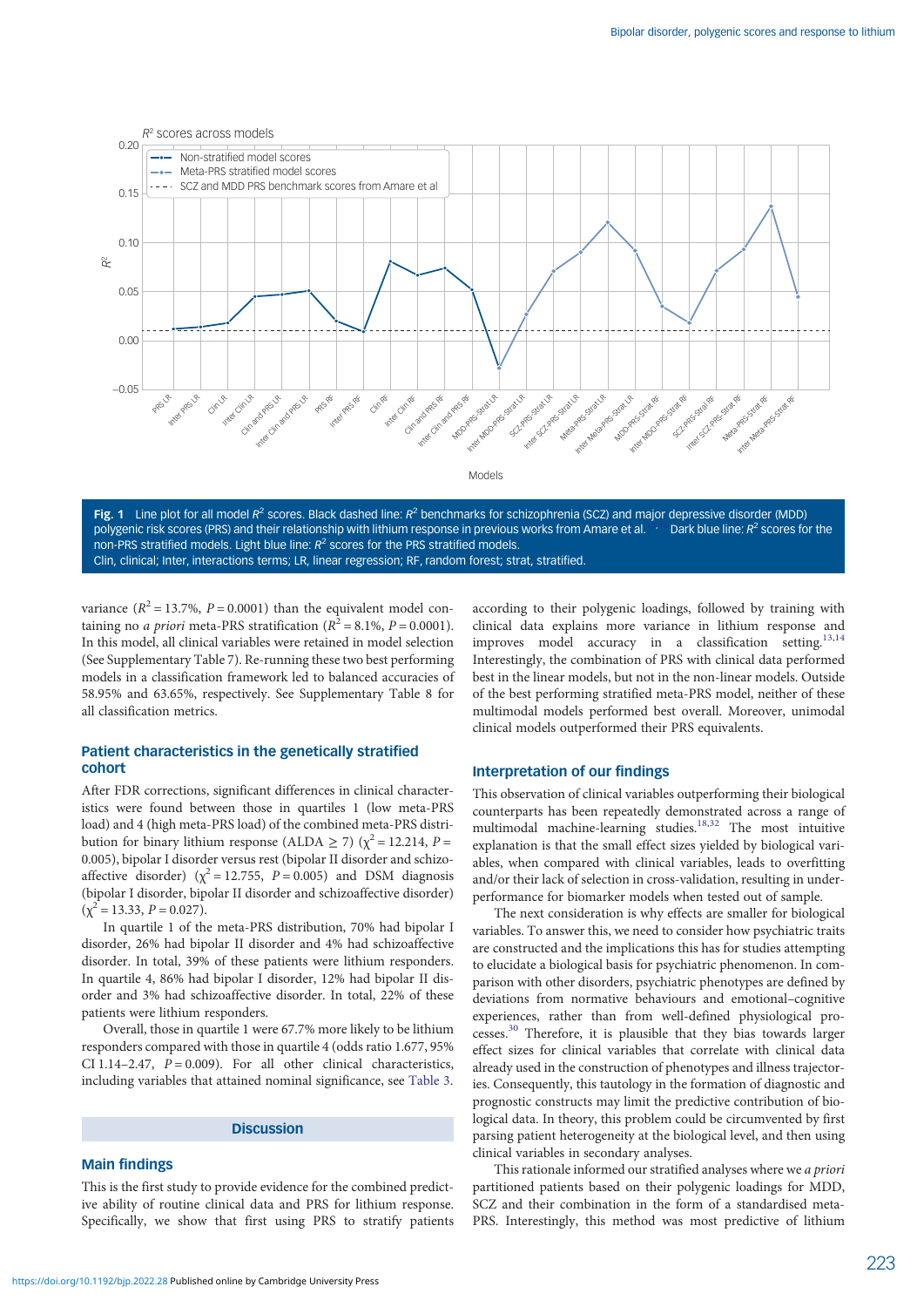<span id="page-5-0"></span>

| Table 2<br>models <sup>a</sup>                                                 | Train/validation ( $n = 692$ ) and test ( $n = 342$ ) results across all |                         |             |                |
|--------------------------------------------------------------------------------|--------------------------------------------------------------------------|-------------------------|-------------|----------------|
|                                                                                | <b>Train mean</b><br>(s.d.)                                              | Validate<br>mean (s.d.) | <b>Test</b> | $\overline{P}$ |
| Linear (ridge and elastic net regression)                                      |                                                                          |                         |             |                |
| PRS                                                                            | 0.01(0.0)                                                                | 0.20(0.18)              | 0.012       | 0.0131         |
| Interaction PRS                                                                | 0.01(0.0)                                                                | 0.20(0.18)              | 0.014       | 0.01           |
| Clinical                                                                       | 0.12(0.02)                                                               | 0.32(0.17)              | 0.018       | 0.0004         |
| Interaction clinical                                                           | 0.12(0.02)                                                               | 0.26(0.19)              | 0.045       | 0.0001         |
| Clinical and PRS                                                               | 0.09(0.02)                                                               | 0.20(0.17)              | 0.047       | 0.0001         |
| Interaction clinical and<br><b>PRS</b>                                         | 0.13(0.02)                                                               | 0.27(0.19)              | 0.051       | 0.0001         |
| Random forest regression                                                       |                                                                          |                         |             |                |
| <b>PRS</b>                                                                     | 0.09(0.01)                                                               | 0.22(0.18)              | 0.02        | 0.0001         |
| Interaction PRS                                                                | 0.09(0.01)                                                               | 0.22(0.19)              | 0.009       | 0.0001         |
| Clinical                                                                       | 0.21(0.02)                                                               | 0.21(0.11)              | 0.081       | 0.0001         |
| Interaction clinical                                                           | 0.24(0.02)                                                               | 0.23(0.14)              | 0.067       | 0.0001         |
| Clinical and PRS                                                               | 0.22(0.02)                                                               | 0.21(0.12)              | 0.074       | 0.0001         |
| Interaction clinical and<br>PRS                                                | 0.25(0.02)                                                               | 0.23(0.16)              | 0.052       | 0.0001         |
| A priori PRS stratified regression (trained with clinical predictors)          |                                                                          |                         |             |                |
| Linear MDD stratified                                                          | 0.12(0.01)                                                               | 0.12(0.31)              | $-0.028$    | 0.0171         |
| Linear interaction MDD<br>PRS stratified                                       | 0.13(0.01)                                                               | 0.21(0.36)              | 0.027       | 0.0013         |
| Linear SCZ PRS<br>stratified                                                   | 0.12(0.01)                                                               | 0.41(0.42)              | 0.071       | 0.0004         |
| Linear interaction SCZ<br>PRS stratified                                       | 0.12(0.01)                                                               | 0.31(0.21)              | 0.09        | 0.0001         |
| Linear Meta-PRS<br>stratified                                                  | 0.09(0.01)                                                               | 0.67(0.39)              | 0.121       | 0.0001         |
| Linear interaction<br>meta-PRS stratified                                      | 0.10(0.01)                                                               | 0.51(0.34)              | 0.092       | 0.0001         |
| Random forest MDD<br>PRS stratified                                            | 0.18(0.01)                                                               | 0.16(0.22)              | 0.035       | 0.0001         |
| Random forest<br>interaction MDD<br>PRS stratified                             | 0.23(0.01)                                                               | 0.20(0.29)              | 0.018       | 0.0001         |
| Random forest SCZ<br>PRS stratified                                            | 0.24(0.01)                                                               | 0.24(0.14)              | 0.072       | 0.0001         |
| Random forest<br>interaction SCZ PRS<br>stratified                             | 0.27(0.02)                                                               | 0.26(0.14)              | 0.093       | 0.0001         |
| Random forest meta-<br>PRS stratified                                          | 0.23(0.02)                                                               | 0.40(0.29)              | 0.137       | 0.0001         |
| Random forest<br>interaction meta-<br>PRS stratified                           | 0.70(0.01)                                                               | 0.39(0.35)              | 0.045       | 0.0001         |
| PRS, polygenic risk scores: MDD, major depressive disorder: SCZ, schizophrenia |                                                                          |                         |             |                |

PRS, polygenic risk scores; MDD, major depressive disorder; SCZ, schizophrenia. a. Unimodal, multimodal and interaction term predictors spaces were measured using both linear regression (ridge and the elastic net) and random forest regression models. In addition, PRS stratified models composed of MDD PRS, SCZ PRS, and their standardised combinations in the form of a meta-PRS were assessed across model types and feature interaction combinations. Mean and (s.d.) represent the mean (s.d.) from the leave-siteout train and validation procedures. All P-values were false discovery rate-corrected with the Benjamini and Hochberg method.

response overall, explaining 69% more variance than the equivalent model with no a priori meta-PRS stratification. These results support the view that first parsing biological heterogeneity may improve the prediction of bipolar disorder lithium response with clinical data.

When assessing the best performing non-stratified model, the clinical random forest model, and the best performing overall model, the meta-PRS stratified model, we also observed an increase in model performance in a classification framework, albeit a smaller percentage change. This observation warranted an inspection and interpretation of the lithium response distributions between patients in the low and high meta-PRS quartiles (Supplementary Fig. 1). Here, we observe disproportionate densities of very low (0) and moderate response (5–7) scores for patients with high meta-PRS loadings. Conversely, for patients with low meta-PRS loadings, we observe disproportionate densities of very low (0)

and very high response (7–10) scores. Both quartiles of meta-PRS loadings demonstrated high densities of very low response, yet differences between moderate and high response scores were evident. More specifically, patients with low meta-PRS loadings belonged to a continuous bimodal response distribution, whereas those with high meta-PRS loadings appeared to be mixed across the distribution and skewed towards lower response. When dichotomising lithium response, this nuanced understanding between a patient's genetic loadings and lithium response was lost.

This observation is interesting in light of recent work that quantified the asymmetrical reliability of the Alda scale, finding higher interrater reliability in the upper tail of the response distribution.<sup>33</sup> Therefore, a dichotomous representation of lithium response was generally argued for, even after considering the resultant loss in statistical power. However, rather than deciding a priori to discretise this distribution, an alternative approach would be to tune and select models in a leave-site-out cross-validation framework, as was done in the current work. This is because we would expect to see the highest amount of interrater disagreement between data-collection sites, as purported by Nunes et al.<sup>33</sup> If it was high enough to warrant  $a$ priori discretisation, these across site models would not generalise because of their disagreement in lithium response. However, in the current work nearly all models generalised across sites to the out-ofsample-test sets that were excluded from model construction, demonstrating that the use of leave-site-out cross-validation ensured that each model was tuned to learn parameters and relationships that generalised regardless of any disagreement between raters across sites. In addition, this established that there was enough agreement between raters to learn meaningful, informative and generalisable patterns in the continuous lithium response distribution.

In future works, an alternative to dichotomising the Alda scale would be to use the full scale and run analyses using spline regres $s$ ion.<sup>[34](#page-9-0)</sup> With this technique, we would not build one model for the entire data-set, but instead, divide the data-set into multiple bins and fit each bin with its own model. Some of these models may be linear, whereas others may be polynomial. This approach would allow us to fit PRS to the lithium response distribution and account for the linear and non-linear relationships between different strata of the PRS and lithium response distributions.<sup>3</sup>

Regarding the clinical characteristics of patients in each meta-PRS quartile, we observed significant differences between the types of psychiatric diagnosis. Quartile 1 (low meta-PRS load) had lower proportions of bipolar I disorder diagnoses and higher proportions of bipolar II disorder and schizoaffective disorder, whereas the opposite was true for those in quartile 4 (high meta-PRS load). Given that higher meta-PRS loadings are associated with poorer lithium response, and that people with 'purer' forms of bipolar I disorder are considered better responders to lithium,[2](#page-8-0),[35](#page-9-0),[36](#page-9-0) this is an unexpected finding: one might have hypothesised that there would be a higher proportion of people with bipolar I disorder in the low, and therefore less 'contaminated', meta-PRS group. Our finding suggests that the relationship between meta-polygenic disposition for SCZ and MDD and actual phenotypical expression of bipolar spectrum disorders is more complex, $37$  and that people with seemingly unfavourable genetic constellations may still benefit from lithium once other clinical and environmental parameters come into play. Similarly, patients with seemingly less favourable diagnoses for lithium response (i.e. bipolar II disorder and schizoaffective disorder) may still benefit if their polygenic disposition points towards better responsiveness.

# Considerations for clinical use

This leads to two main considerations for clinical use. The overall increase in variance from combining clinical and genetic data may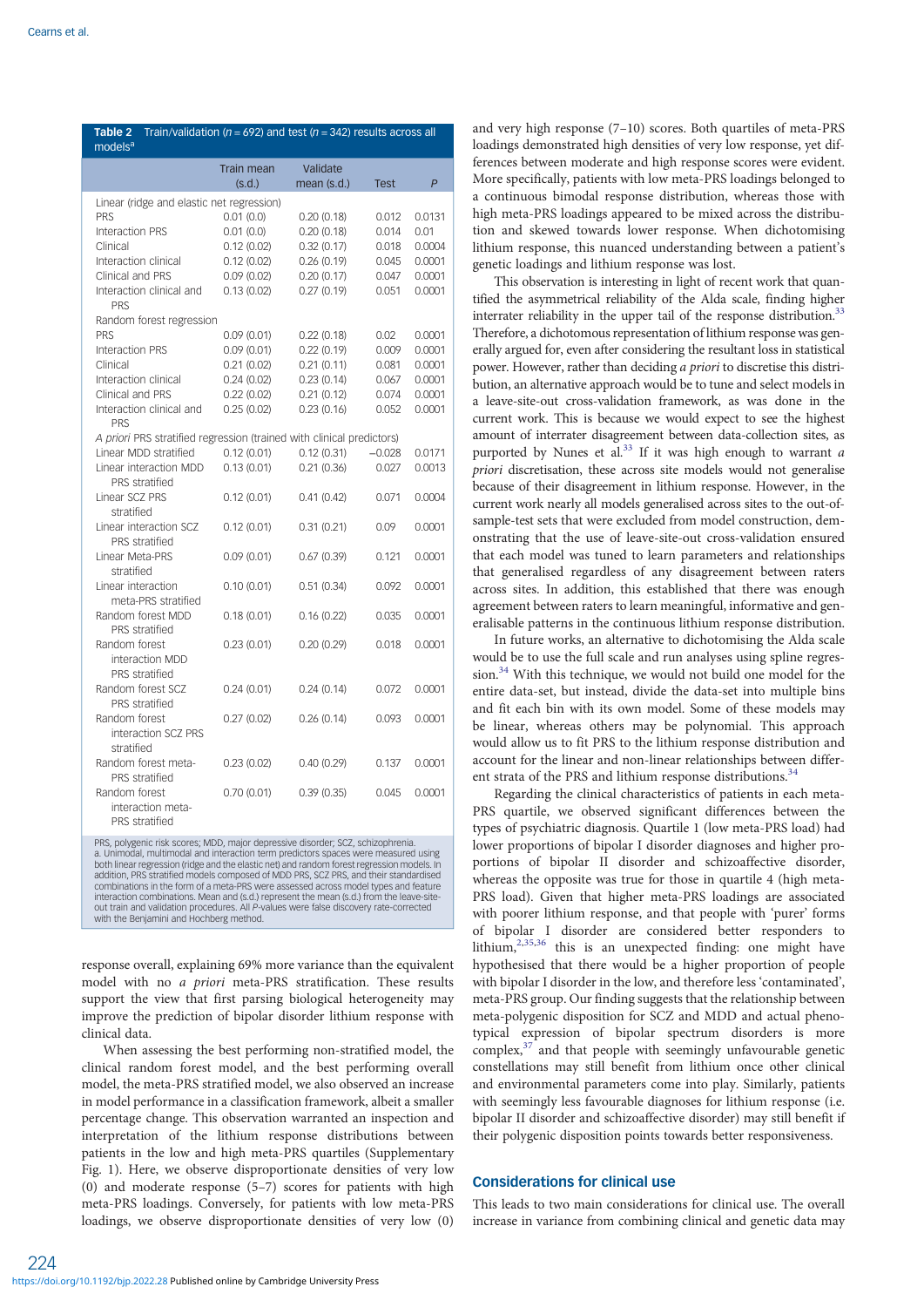<span id="page-6-0"></span>

|                                   | <b>Table 3</b> Descriptive statistics for the clinical profiles of patients with bipolar disorder in the lower and upper quartiles of the meta-polygenic risk scores |
|-----------------------------------|----------------------------------------------------------------------------------------------------------------------------------------------------------------------|
| (PRS) distribution <sup>a,b</sup> |                                                                                                                                                                      |

|                                                                                   | Quartile 1<br>(low meta-PRS) | Quartile 4<br>(high meta-PRS) | <b>Statistic</b> | $\mathsf{P}$ | FDR P |
|-----------------------------------------------------------------------------------|------------------------------|-------------------------------|------------------|--------------|-------|
| n                                                                                 | 259                          | 259                           |                  |              |       |
| Alda scale total score, mean (s.d.)                                               | 4.852 (3.412)                | 4.078 (3.171)                 | 2.412            | 0.016        | 0.065 |
| Lithium response (Alda ≥7), no/yes: %                                             | 61/39                        | 78/22                         | 12.214           | 0.001        | 0.005 |
| Age at onset of bipolar, mean (s.d.)                                              | 25.723 (11.606)              | 23.548 (10.784)               | 1.993            | 0.047        | 0.104 |
| Age at onset of depression, mean (s.d.)                                           | 27.520 (12.587)              | 25.790 (12.010)               | 1.427            | 0.154        | 0.237 |
| Age at interview, mean (s.d.)                                                     | 48.277 (14.052)              | 48.434 (14.010)               | $-0.114$         | 0.909        | 0.909 |
| Bipolar I disorder versus rest, no/yes: %                                         | 30/70                        | 14/86                         | 12.755           | < 0.001      | 0.005 |
| Polarity first episode, depression/mania/hypomania onset: %                       | 74/17/10                     | 67/21/12                      | 1.961            | 0.375        | 0.491 |
| Alcohol dependence, no/yes: %                                                     | 87/13                        | 78/22                         | 4.567            | 0.033        | 0.093 |
| Substance dependence, no/yes: %                                                   | 87/13                        | 82/18                         | 1.916            | 0.166        | 0.238 |
| Obsessive-compulsive disorder, no/yes: %                                          | 95/5                         | 94/06                         | 0.270            | 0.603        | 0.670 |
| Post-traumatic stress disorder, no/yes: %                                         | 96/4                         | 91/09                         | 3.726            | 0.054        | 0.107 |
| Panic disorder, no/yes: %                                                         | 92/8                         | 86/14                         | 2.980            | 0.084        | 0.153 |
| Any suicidal features, no/yes/unknown: %                                          | 46/39/15                     | 39/52/09                      | 6.986            | 0.030        | 0.093 |
| Gender, female/male: %                                                            | 42/58                        | 46/54                         | 0.552            | 0.458        | 0.539 |
| DSM diagnosis, bipolar I disorder/bipolar II disorder/schizoaffective disorder: % | 70/26/4                      | 86/12/3                       | 13.330           | 0.004        | 0.027 |
| Bipolar family history, no/yes/unknown: %                                         | 42/46/12                     | 42/41/16                      | 1.869            | 0.393        | 0.491 |
| EDR false discovery rate                                                          |                              |                               |                  |              |       |

FDR, false discovery rate.<br>a. Statistic: calculated using independent samples t-tests for continuous variables and  $\chi^2$  tests for categorical variables. All *P-v*alues were FDR-corrected using the Benjamini and Hochberg method.

b. Nominal and FDR-corrected P-values in bold.

be of use for clinicians to improve the accuracy of their clinical decision-making overall, especially when combined with other PRS and biomarkers in future works and then incorporated into classification models. Further and more immediate benefit could be derived from using this added genetic data to reconsider patients who would be traditionally ruled out as favourable responders to lithium based solely on their clinical presentation if their meta-polygenic loadings suggest otherwise.

# **Limitations**

A number of limitations exist in the current work. First, there was a limited amount of clinical data available for analysis in this cohort. Future studies should aim to collect a wider range of clinical data (for example symptom scales) to elucidate the relationship between PRS and clinical characteristics, as well as their combined predictive ability. Ideally, prospective studies of lithium response will be required in the future to quantify the predictive ability of machine-learning models in an environment that is analogous to clinical practice.

Second, correctly operationalising bipolar I disorder, bipolar II disorder and schizoaffective disorder DSM phenotypes is difficult in real-world practice. Relying on patient's retrospective reporting of symptoms and past episodes to form these diagnoses, as was done in the current study, can lead to misdiagnosis of bipolar subtypes.<sup>[2,3](#page-8-0)</sup>

Another consideration concerns the selection of quantile-based PRS stratification over tertile<sup>12</sup> and decile<sup>[13](#page-8-0)</sup> stratification used in previous works. Choosing the number of PRS strata involves considering the trade-offs between a higher number of bins (i.e. decile stratification) that would likely contain larger differences in clinical characteristics, lithium response and polygenic risk, but result in a smaller sample (only 20% of the original sample would be retained when taking the extreme deciles). Alternatively, a lower number of bins (i.e. tertiles) would result in the opposite being true. To balance this trade-off, we chose quartile-based stratification. When taking the two extreme quartiles, we retained 50% of the original sample, while removing the middle of the PRS distributions that shows the smallest genetic differences in lithium response.[13](#page-8-0),[15](#page-8-0) However, future studies could attempt to find the optimal number of strata through the use of cross-validation with

spline regression, where the optimal number of strata could be tuned and selected according to the minimisation of a loss function. If completed in a leave-site-out framework, between site rater disagreement would be controlled for and the full lithium response distribution could be modelled.

The next limitation pertains to the patients that do not fall in the tails of the PRS distributions and who would therefore be excluded from prediction with this model. However, such a stratified model that confers superior predictive ability could first be used for patients that fall within these strata, and for patients that do not, models without stratification could be used<sup>[12](#page-8-0)</sup> or other stratifying biomarkers could be incorporated.<sup>[38](#page-9-0)</sup> Through this lens, we envision a stepwise process in clinical deployment where the choice of model itself would be tailored to individual patients depending on their unique clinical and biological characteristics (Supplementary Fig. 2). An alternative approach to parse biological heterogeneity would be to use unsupervised machine-learning models.<sup>39</sup> However, the disproportionately small effect sizes afforded by PRS,<sup>40</sup> the large risk of overfitting on unlabelled data,<sup>41</sup> the high level of polygenic col-linearity across psychiatric traits<sup>16[,42](#page-9-0)</sup> and the resultant demands these considerations impose on statistical power,<sup>43</sup> led us to take a simpler approach informed by previous findings.<sup>13,[14](#page-8-0)</sup>

### Implications

In conclusion, using PRS to stratify patients genetically and then train machine-learning models with clinical predictors led to large improvements in lithium response prediction over other forms of unimodal and multimodal modelling. Clinical data explained the most variance and both clinical and PRS data showed non-linear relationships with lithium response. To adequately model the linear and non-linear relationships between these PRS and lithium response across different genetic strata, future works should consider modelling these relationships using spline regression. Moreover, engineering a direct lithium response PRS and using this to parse heterogeneity may further improve model performance. In addition, parsing heterogeneity with biomarkers from neuroimaging and omics domains should also be considered. Finally, data-sets with a larger range of clinical variables will likely improve prediction following genetic stratification.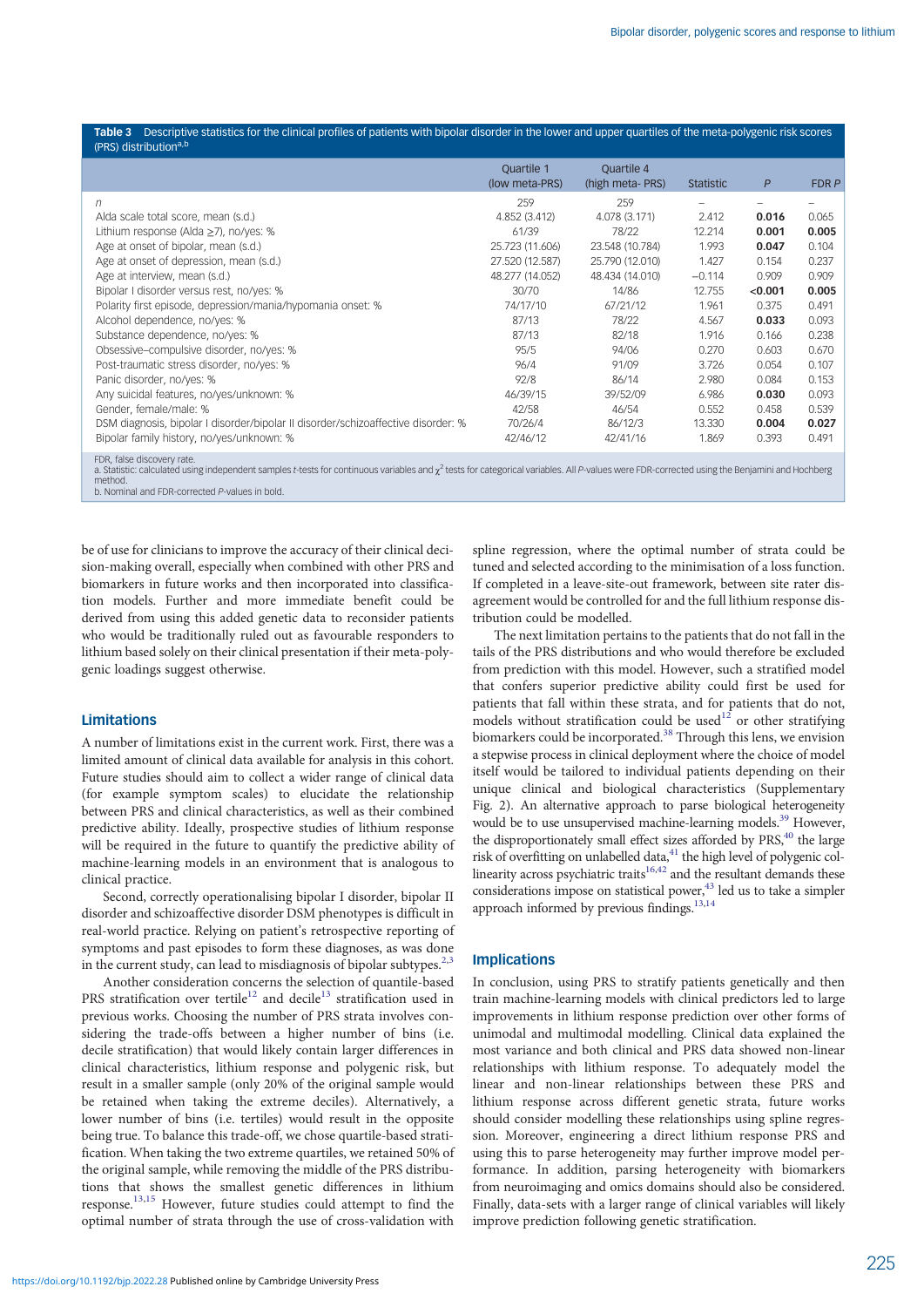Micah Cearns **D**, BSc (Hons), PhD, Discipline of Psychiatry, School of Medicine, University of Adelaide[,](https://orcid.org/0000-0002-7940-0335) Australia; Azmeraw T. Amare (D, MPH, MSc, PhD, Discipline of Psychiatry, School of Medicine, University of Adelaide; Klaus Oliver Schubert, MD, PhD, Discipline of Psychiatry, School of Medicine, University of Adelaide, Australia and Northern Adelaide Local Health Network, Mental Health Services, Australia; Anbupalam Thalamuthu, PhD, Centre for Healthy Brain Ageing (CHeBA), School of Psychiatry, University of New South Wales, Australia; Joseph Frank, PhD, Department of Genetic Epidemiology in Psychiatry, Central Institute of Mental Health, Medical Faculty Mannheim, University of Heidelberg, Germany; Fabian Streit, PhD, Department of Genetic Epidemiology in Psychiatry, Central Institute of Mental Health, Medical Faculty Mannheim, University of Heidelberg, Germany; Mazda Adli, MD, Department of Psychiatry and Psychotherapy, Charité - Universitätsmedizin Berlin, Campus Charité Mitte, Germany; **Nirmala Akula**, PhD, Intramural Research Program, National Institute of Mental Health, National Institutes of Health, US Department of Health & Human Services, USA; Kazufumi Akiyama, MD, Department of Biological Psychiatry and Neuroscience, Dokkyo Medical University School of Medicine, Japan; Raffaella Ardau, MD, Unit of Clinical Pharmacology, Hospital University Agency of Cagliari, Italy; Bárbara Arias, PhD, Unitat de Zoologia i Antropologia Biològica (Dpt. Biologia Evolutiva, Ecologia i Ciències Ambientals), Facultat de Biologia and Institut de Biomedicina (IBUB), University of Barcelona, CIBERSAM, Spain; Jean-Michel Aubry, MD, Department of Psychiatry, Mood Disorders Unit, HUG - Geneva University Hospitals, Switzerland; Lena Backlund, MD, PhD,, Department of Molecular Medicine and Surgery, Karolinska Institute, Sweden and Center for Molecular Medicine, Karolinska University Hospital, Stockholm, Sweden; Abesh Kumar Bhattachariee, MD., Department of Psychiatry, University of California San Diego, USA; Frank Bellivier, MD, PhD, INSERM UMR-S 1144, Université Paris Diderot, Département de Psychiatrie et de Médecine Addictologique, AP-HP, Groupe Hospitalier Saint-Louis-Lariboisière-F. Widal, France; Antonio Benabarre, MD, PhD, Bipolar Disorder Program, Institute of Neuroscience, Hospital Clinic, University of Barcelona, IDIBAPS, CIBERSAM, Spain; Susanne Bengesser, MD, Department of Psychiatry and Psychotherapeutic Medicine, Research Unit for bipolar affective disorder, Medical<br>University of Graz, Austria; **Joanna M. Biernacka**, PhD, Department of Health Sciences Research, Mayo Clinic, USA and Department of Psychiatry and Psychology, Mayo Clinic, USA; Armin Birner, MD, Department of Psychiatry and Psychotherapeutic Medicine, arch Unit for Bipolar Affective Disorder, Medical University of Graz, Austria; Clara Brichant-Petitjean, MD, INSERM UMR-S 1144, Université Paris Diderot, Département de Psychiatrie et de Médecine Addictologique, AP-HP, Groupe Hospitalier Saint-Louis-Lariboisière-F. Widal, France: Pablo Cervantes, MD, The Neuromodulation Unit[,](https://orcid.org/0000-0003-3191-0093) McGill University Health Centre, Canada; Hsi-Chung Chen (D, MD, PhD, Department of Psychiatry & Center of Sleep Disorders, National Taiwan University Hospital, Taiwan; Caterina Chillotti, MD, Unit of Clinical Pharmacology, Hospital University Agency of Cagliari, Italy; Sven Cichon, PhD, Institute of Human Genetics University of Bonn and Department of Genomics, Life & Brain Center, Germany; and Human Genomics Research Group, Department of Biomedicine, University Hospital Basel, Switzerland; Cristiana Cruceanu, PhD, Douglas Mental Health University Institute, McGill University, Canada; Piotr M. Czerski, PhD, Psychiatric Genetic Unit, Poznan University of Medical Sciences, Poland; **Nina Dalkner**, MSc, Department of<br>Psychiatry and Psychotherapeutic Medicine, Research Unit for Bipolar Affective Disorder, Medical University of Graz, Austria; **Alexandre Dayer**, MD, Department of Psychiatry, Mood Disorders Unit, HUG - Geneva University Hospitals, Switzerland;<br>**Franziska Degenhardt**, MD, Institute of Human Genetics, University of Bonn and Genomics, Life & Brain Center, Germany; Maria Del Zompo, MD Department of Biomedical Sciences, University of Cagliari, Italy; **J. Raymond DePaulo,**<br>MD, Department of Psychiatry and Behavioral Sciences, Johns Hopkins University, USA; Bruno Étain <sup>(b</sup>[,](https://orcid.org/0000-0002-5377-1488) MD, PhD, INSERM UMR-S 1144, Université Paris Diderot, Département de Psychiatrie et de Médecine Addictologique, AP-HP, Groupe Hospitalier Saint-Louis-<br>Lariboisière-F.Widal, France; **Peter Falkai**, MD, Department of Psychiatry and sychotherapy, Ludwig-Maximilian-University Munich, Germany; Andreas J. Forstner, MD, Institute of Human Genetics, University of Bonn and Department of Genomics, Life & Brain Center, Germany; Human Genomics Research Group, Department of Biomedicine, University Hospital Basel, Switzerland and Department of Psychiatry (UPK), University of Basel, Switzerland; Louise Frisen, MD, Department of Molecular Medicine and Surgery, Karolinska Institute, Sweden and Center for Molecular Medicine, Karolinska University Hospital, Stockholm, Sweden; Mark A. Frye, MD,, Department of Psychiatry and Psychology, Mayo Clinic, USA; Janice M. Fullerton, PhD, Neuroscience Research Australia, Australia and School of Medical Sciences, University of New South Wales, Australia; Sébastien Gard, MD, Service de Psychiatrie, Hôpital Charles Perrens, France; **Julie S. Garnham**, BN, Department of Psychiatry, Dalhousie University, Canada;<br>**Fernando S. Goes,** MD,, Department of Psychiatry and Behavioral Sciences, Johns Hopkins University, USA; Maria Grigoroiu-Serbanescu, PhD, Biometric Psychiatric Genetics Research Unit, Alexandru Obregia Clinical Psychiatric Hospital, Romania;<br>**Paul Grof**, MD, PhD, Mood Disorders Center of Ottawa, Canada; **Ryota Hashimoto**, MD, PhD, Molecular Research Center for Children's Mental Development, United Graduate School of Child Development, Osaka University, Japan and Department of Psychiatry, Osaka University Graduate School of Medicine, Japan; Joanna Hauser, MD, Psychiatric Genetic Unit, Poznan University of Medical Sciences, Poland; Urs Heilbronner, PhD, Institute of Psychiatric Phenomics and Genomics (IPPG), University Hospital, LMU Munich, Germany and Department of Psychiatry and Psychotherapy, University Medical Center (UMG), Georg-August University Göttingen, Germany; Stefan Herms, Dipl Biol, Institute of Human Genetics, University of Bonn and Department of Genomics, Life & Brain Center, Germany and Human Genomics Research Group, Department of Biomedicine, University Hospital Basel, Switzerland; Per Hoffmann, PhD, Institute of Human Genetics, University of Bonn and Department of Genomics, Life & Brain Center, Germany and Human Genomics Research Group, Department of Biomedicine, University Hospital Basel, Switzerland; Andrea Hofmann, PhD, Institute of Human Genetics, University of Bonn and Department of Genomics, Life & Brain Center, Germany; Liping Hou, PhD, Intramural Research Program, National Institute of Mental Health National Institutes of Health, US Department of Health & Human Services, USA; Yi-Hsiang Hsu, PhD, Program for Quantitative Genomics, Harvard School of Public Health, USA and HSL Institute for Aging Research, Harvard Medical School, USA; Stephane Jamain, PhD, Univ Paris Est Créteil, INSERM, IMRB, Translational Neuropsychiatry, Fondation FondaMental, France; Esther Jiménez, PhD, Bipolar Disorder Program, Institute of Neuroscience, Hospital Clinic, University of Barcelona, IDIBAPS, CIBERSAM, Spain; Jean-Pierre Kahn, MD, PhD, Service de Psychiatrie et

Psychologie Clinique, Centre Psychothérapique de Nancy - Université de Lorraine, France; Layla Kassem, PhD, Intramural Research Program, National Institute of Mental Health, National Institutes of Health, US Department of Health & Human Services, USA; Po-Hsiu Kuo, PhD, Department of Public Health & Institute of Epidemiology and Preventive Medicine, College of Public Health, National Taiwan University, Taiwan; Tadafumi Kato, MD, PhD, Department of Psychiatry & Behavioral Science, Juntendo University, Graduate School of Medicine, Japan; John Kelsoe, MD, Department of Psychiatry, University of California San Diego, USA; Sarah Kittel-Schneider, MD, Department of Psychiatry, Psychosomatic Medicine and Psychotherapy, University Hospital Frankfurt, Germany; Sebastian Kliwicki, MD, Department of Adult Psychiatry, Poznan University of Medical Sciences, Poland; **Barbara König**, MSc, Department of Psychiatry and Psychotherapeutic Medicine, Landesklinikum Neunkirchen, Austria; Ichiro Kusumi, MD, Department of Psychiatry, Hokkaido University Graduate School of Medicine, Japan; Gonzalo Laje, MD, Intramural Research Program, National Institute of Mental Health, National Institutes of Health, US Department of Health & Human Services, USA; Mikael Landén, MD, Institute of Neuroscience and Physiology, the Sahlgrenska Academy at the Gothenburg University, Sweden and Department of Medical Epidemiology and Biostatistics[,](https://orcid.org/0000-0003-4987-2718) Karolinska Institutet, Sweden; Catharina Lavebratt <sup>1</sup> PhD, Department of Molecular Medicine and Surgery, Karolinska Institute, Sweden and Center for Molecular Medicine, Karolinska University Hospital, Stockholm, Sweden; **Marion Leboyer**, MD, PhD, Univ Paris Est Créteil, INSERM, IMRB, Translational<br>Neuropsychiatry, AP-HP, Mondor University Hospital, DMU Impact, Fondation FondaMental, France; Susan G. Leckband, BSc, Office of Mental Health, VA San Diego Healthcare System, USA; Mario Maj, MD, Department of Psychiatry, University of Campania 'Luigi Vanvitelli', Italy; ,for a full list of Major Depressive Disorder Working Group of the PGC Investigators, see the Supplementary Material; the Major Depressive Disorder Working Group of the Psychiatric Genomics Consortium; **Mirko Manchia**, MD, PhD, Section of Psychiatry, Department of Medical Sciences and<br>Public Health, University of Cagliari, Italy and Department of Pharmacology, Dalhousie University, Canada; Lina Martinsson, MD, Department of Clinical Neurosciences, Karolinska Institutet[,](https://orcid.org/0000-0001-6219-4945) Sweden; Michael J. McCarthy **D.** MD, PhD, Department of Psychiatry, University of California San Diego, USA and Department of Psychiatry, VA San Diego Healthcare System, USA; Susan McElroy, MD, Department of Psychiatry, Lindner Center of Hope / University of Cincinnati, USA; Francesc Colom, PhD, Mental Health Research Group, IMIM-Hospital del Mar, Spain and Centro de Investigación Biomédica en Red de Salud Mental (CIBERSAM), Instituto de Salud Carlos III, Spain; Marina Mitjans, PhD, Mental Health Research Group, IMIM-Hospital del Mar, Spain and Centro de Investigación Biomédica en Red de Salud Mental (CIBERSAM), Instituto de Salud Carlos III, Spain; Francis M. Mondimore, MD, Department of Psychiatry and Behavioral Sciences Johns Hopkins University, USA; Palmiero Monteleone **D**, MD, Department of Medicine, Surgery and Dentistry 'Scuola Medica Salernitana', University of Salerno, Italy; Caroline M. Nievergelt, PhD,, Department of Psychiatry, University of California San Diego, USA; Markus M. Nöthen, MD, Institute of Human Genetics, University of Bonn and Department of Genomics, Life & Brain Center, Germany; Tomas Novák, MD, National Institute of Mental Health, Czech Republic; Claire O'Donovan, MB, Department of Psychiatry, Dalhousie University, Canada; **Norio Ozaki**, MD, Department of Psychiatry<br>& Department of Child and Adolescent Psychiatry, Nagoya University Graduate School oi Medicine, Japan; Vincent Millischer, PhD, Department of Molecular Medicine and Surgery, Karolinska Institute, Sweden and Center for Molecular Medicine, Karolinska University Hospital, Stockholm, Sweden and Department of Psychiatry and Psychotherapy, Medical University of Vienna, Austria; Sergi Papiol, PhD, Institute of Psychiatric Phenomics and Genomics (IPPG), University Hospital, LMU Munich, Germany and Department of Psychiatry and Psychotherapy, Ludwig-Maximilian-University Munich, Germany; **Andrea Pfennig**, MD, Department of Psychiatry and Psychotherapy, University Hospital Carl Gustav Carus, Medical Faculty, Technische Universität Dresden,<br>Germany; **Claudia Pisanu**, MD, Department of Biomedical Sciences, University of Cagliari, Italy; James B. Potash, MD, MPH, Department of Psychiatry and Behavioral Sciences, Johns Hopkins University, USA; **Andreas Reif**, MD, Department of Psychiatry,<br>Psychosomatic Medicine and Psychotherapy, University Hospital Frankfurt, Germany; Eva Reininghaus, MD, Department of Psychiatry and Psychotherapeutic Medicine, Research Unit for bipolar affective disorder, Medical University of Graz, Austria; **Guy**<br>**A. Rouleau,** MD, Montreal Neurological Institute and Hospital, McGill University, Canada; Janusz K. Rybakowski, MD, Department of Adult Psychiatry, Poznan University of Medical Sciences, Poland; **Martin Schalling**, MD, Department of Molecular Medicine<br>and Surgery, Karolinska Institute, Sweden and Center for Molecular Medicine, Karolinska University Hospital, Stockholm, Sweden; Peter R. Schofield, PhD, DSc, Neuroscience Research Australia, Australia and School of Medical Sciences, University of New South<br>Wales, Australia; **Barbara W. Schweizer**, RN, Department of Psychiatry and Behaviora Sciences, Johns Hopkins University, USA; Giovanni Severino, MD, Department of Biomedical Sciences, University of Cagliari, Italy; **Tatyana Shekhtman**, MSc,<br>Department of Psychiatry, University of California San Diego, USA; **Paul D. Shilling**, PhD, Department of Psychiatry, University of California San Diego, USA; Katzutaka Shimoda, MD, Department of Psychiatry, Dokkyo Medical University School of Medicine, Japan;<br>**Christian Simhandl**, MD, Bipolar Center Wiener Neustadt, Sigmund Freud University, Medical Faculty, Austria; Claire M. Slaney, RN, Department of Psychiatry, Dalhousie University, Canada; **Alessio Squassina**, PhD, Department of Biomedical Sciences,<br>University of Cagliari, Italy; **Thomas Stamm**, MD, Department of Psychiatry and Psychotherapy, Charité - Universitätsmedizin Berlin, Campus Charité Mitte, Germany; **Pavla Stopkova**, MD, National Institute of Mental Health, Czech Republic**; Fasil Tekola**-<br>**Ayele**, PhD, Epidemiology Branch, Division of Intramural Population Health Research, Eunice Kennedy Shriver National Institute of Child Health and Human Development, National Institutes of Health, USA; **Alfonso Tortorella**, MD, Department of Psychiatry, University of Perugia, Italy; Gustavo Turecki, MD, Douglas Mental Health University Institute, McGill University, Canada; **Julia Veeh**, PhD, Department of Psychiatry, Psychosomatic Medicine and Psychotherapy, University Hospital Frankfurt, Germany;<br>**Eduard Vieta**, MD, PhD, Bipolar Disorder Program, Institute of Neuroscience, Hospita Clinic, University of Barcelona, IDIBAPS, CIBERSAM, Spain; Stephanie H. Witt, PhD, Department of Genetic Epidemiology in Psychiatry, Central Institute of Mental Health,<br>Medical Faculty Mannheim, University of Heidelberg, Germany; **Gloria Roberts ©**, PhD, School of Psychiatry, University of New South Wales, Australia; Peter P. Zandi, PhD Department of Mental Health[,](https://orcid.org/0000-0001-9544-3944) Johns Hopkins Bloomberg School of Public Health, USA;<br>**Martin Alda ©**, MD, Department of Psychiatry, Dalhousie University, Canada; Michael Bauer, MD, PhD, Department of Psychiatry and Psychotherapy, University Hospital Carl Gustav Carus, Medical Faculty, Technische Universität Dresden, Germany;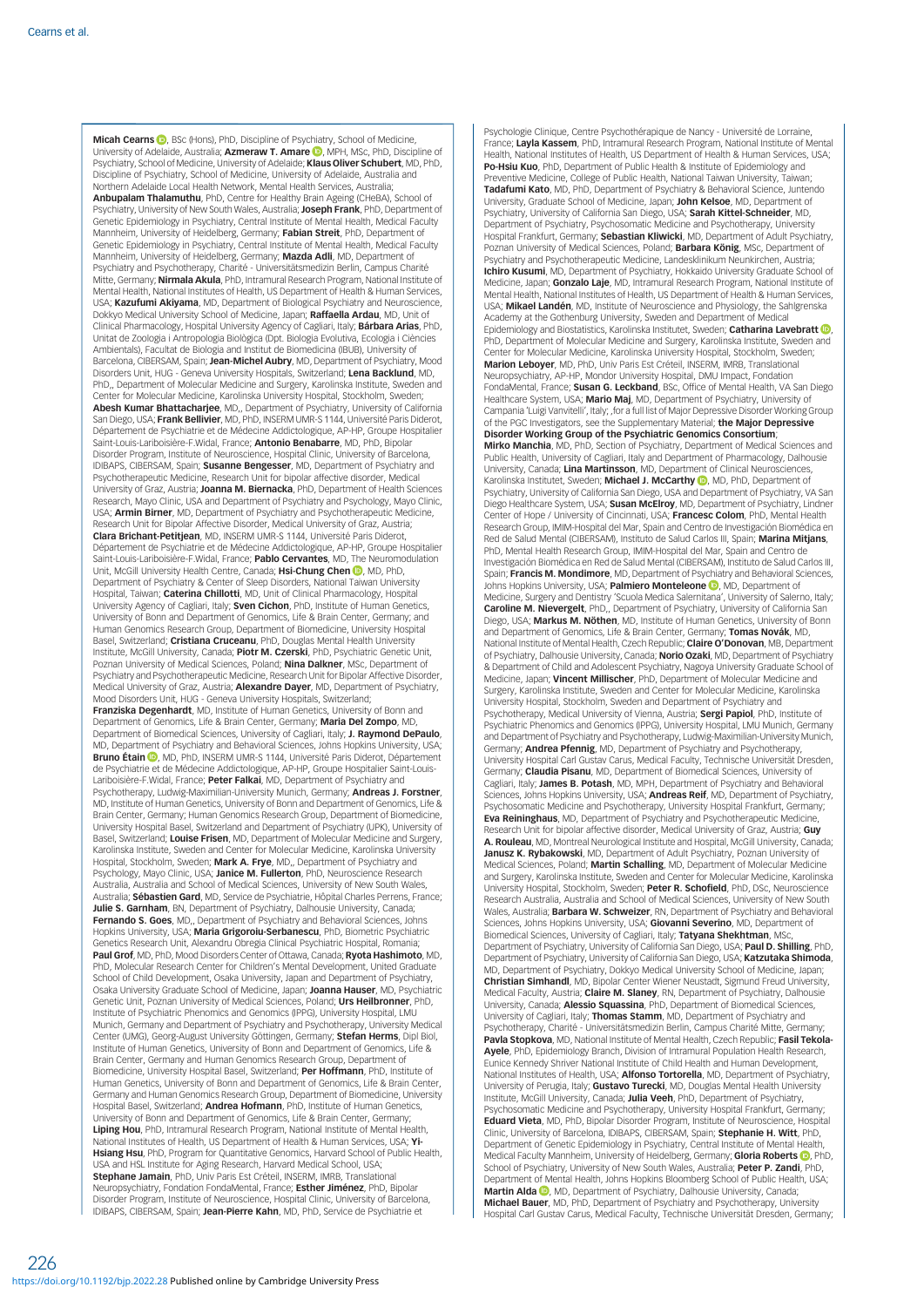<span id="page-8-0"></span>Francis J. McMahon, MD, Intramural Research Program, National Institute of Mental Health, National Institutes of Health, US Department of Health & Human Services, USA; Philip B. Mitchell, MD, School of Psychiatry, University of New South Wales, Australia; Thomas G. Schulze, MD, Department of Genetic Epidemiology in Psychiatry, Central Institute of Mental Health, Medical Faculty Mannheim, University of Heidelberg, Germany; Intramural Research Program, National Institute of Mental Health, National Institutes of Health, US Department of Health & Human Services, USA, Department of Psychiatry and Behavioral Sciences, Johns Hopkins University, USA; Institute of Psychiatric Phenomics and Genomics (IPPG), University Hospital, LMU Munich, Germany and Department of Psychiatry and Psychotherapy, University Medical Center (UMG), Georg-August University Göttingen, Germany; Marcella Rietschel, MD, Department of Genetic Epidemiology in Psychiatry, Central Institute of Mental Health, Medical Faculty<br>Mannheim, University of Heidelberg, Germany; **Scott R. Clark**, Discipline of Psychiatry, School of Medicine, University of Adelaide, Australia; **Bernhard T. Baune**, MD, PhD,, Department of Psychiatry and Psychotherapy, University of Münster, Germany; Department of Psychiatry, Melbourne Medical School, University of Melbourne, Australia and The Florey Institute of Neuroscience and Mental Health, The University of Melbourne, Australia

Correspondence: Bernhard Baune. Email: [Bernhard.Baune@ukmuenster.de](mailto:Bernhard.Baune@ukmuenster.de)

First received 9 Jul 2021, final revision 12 Jan 2022, accepted 17 Jan 2022

# Supplementary material

Supplementary material is available online at <https://doi.org/10.1192/bjp.2022.28>.

### Data availability

All data used in analysis is available to ConLi<sup>+</sup>Gen members. See <http://www.conligen.org/> for more information.

#### Author contributions

Micah Cearns analysed the data, trained all models and drafted the manuscript. Azmeraw Amare calculated the PRS variables. Bernhard Baune, Oliver Schubert, and Scott Clark acted as senior authors providing supervision and overall guidance in the drafting of the manuscript. All ConLi<sup>+</sup>Gen members contributed clinical and genetic data and provided overall feedback on the manuscript.

#### Funding

The primary sources of funding were grants RI 908/7-1, FOR2107 and RI 908/11-1 from the Deutsche Forschungsgemeinschaft (Marcella Rietschel) and grant NO 246/10-1 (Markus M. Nöthen) and grant ZIA-MH00284311 from the Intramural Research Program of the National Institute of Mental Health (ClinicalTrials.gov identifier: NCT00001174). The genotyping was funded in part by the German Federal Ministry of Education and Research through the Integrated Network IntegraMent (Integrated Understanding of Causes and Mechanisms in Mental Disorders), under the auspices of the e:Med Programme (Thomas G. Schulze, Marcella Rietschel and Markus M. Nöthen). This study was supported by National Institutes of Health grants P50CA89392 from the National Cancer Institute and 5K02DA021237 from the National Institute of Drug Abuse. The Canadian part of the study was supported by grant 64410 from the Canadian Institutes of Health Research (Martin Alda). Collection and phenotyping of the Australian University of New South Wales sample was funded by program grant 1037196 from the Australian National Health and Medical Research Council (Philip B. Mitchell, Peter R. Schofield, Janice M. Fullerton). The collection of the Barcelona sample was supported by grants PI080247, PI1200906, PI12/00018, 2014SGR1636, 2014SGR398, and MSII14/00030 from the Centro de Investigación en Red de Salud Mental, Institut d'Investigacions Biomèdiques August Pi i Sunyer, the Centres de Recerca de Catalunya Programme/Generalitat de Catalunya, and the Miguel Servet II and Instituto de Salud Carlos III. The Swedish Research Council, the Stockholm County Council, Karolinska Institutet and the Söderström-Königska Foundation supported this research through grants awarded to Lena Backlund, Louise Frisen, Catharina Lavebratt and Martin Schalling. The collection of the Geneva sample was supported by grants Synapsy–The Synaptic Basis of Mental Diseases 51NF40-158776 and 32003B-125469 from the Swiss National Foundation. The work by the French group was supported by INSERM (Institut National de la Santé et de la Recherche Médicale), AP-HP (Assistance Publique des Hôpitaux de Paris), the Fondation FondaMental (RTRS Santé Mentale), and the labex Bio-PSY (Investissements d'Avenir program managed by the ANR under reference ANR-11-IDEX-0004-02). The collection of the Romanian sample was supported by a grant from Unitatea Executiva pentru Finantarea Invatamantului Superior, a Cercetarii, Dezvoltarii si Inovarii (Maria Grigoroiu-Serbanescu). The collection of the Czech sam-ple was supported by the project Nr. LO1611 with a financial support from the MEYS under the NPU I program and by the Czech Science Foundation, grant Nr. 17-07070S. Azmeraw T. Amare is supported by 2019–2021 National Alliance for Research on Schizophrenia and Depression (NARSAD) Young Investigator Grant from the Brain & Behaviour Research Foundation (BBRF) and National Health and Medical Research Council (NHMRC) Emerging Leadership Investigator Grant 2021 – 2008000

# Declaration of interest

Eduard Vieta has received grants and served as consultant, advisor or CME speaker for the following entities: AB-Biotics, Allergan, Angelini, AstraZeneca, Bristol-Myers Squibb, Dainippon Sumitomo Pharma, Farmindustria, Ferrer, Forest Research Institute, Gedeon Richter, Glaxo-Smith-Kline, Janssen, Lundbeck, Otsuka, Pfizer, Roche, Sanofi-Aventis, Servier, Shire,

Sunovion, Takeda, the Brain and Behaviour Foundation, the Spanish Ministry of Science and Innovation (CIBERSAM), and the Stanley Medical Research Institute. Michael Bauer has received grants from the Deutsche Forschungsgemeinschaft (DFG), and Bundesministeriums für Bildung und Forschung (BMBF), and served as consultant, advisor or CME speaker for the following entities: Allergan, Aristo, Janssen, Lilly, Lundbeck, neuraxpharm, Otsuka, Sandoz, Servier and Sunovion outside the submitted work. Sarah Kittel-Schneider has received grants and served as consultant, advisor or speaker for the following entities: Medice Arzneimittel Pütter GmbH and Shire. Bernhard Baune has received grants and served as consultant, advisor or CME speaker for the following entities: AstraZeneca, Bristol-Myers Squibb, Janssen, Lundbeck, Otsuka, Servier, the National Health and Medical Research Council, the Fay Fuller Foundation, the James and Diana Ramsay Foundation. Tadafumi Kato received honoraria for lectures, manuscripts, and/or consultancy, from Kyowa Hakko Kirin Co, Ltd, Eli Lilly Japan K. K., Otsuka Pharmaceutical Co, Ltd, GlaxoSmithKline K.K., Taisho Toyama Pharmaceutical Co, Ltd, Dainippon Sumitomo Pharma Co, Ltd, Meiji Seika Pharma Co, Ltd, Pfizer Japan Inc. Mochida Pharmaceutical Co, Ltd, Shionogi & Co, Ltd, Janssen Pharmaceutical K.K., Janssen Asia Pacific, Yoshitomiyakuhin, Astellas Pharma Inc, Wako Pure Chemical Industries, Ltd, Wiley Publishing Japan, Nippon Boehringer Ingelheim Co Ltd, Kanae Foundation for the Promotion of Medical Science, MSD K.K., Kyowa Pharmaceutical Industry Co, Ltd and Takeda Pharmaceutical Co, Ltd. Tadafumi Kato also received a research grant from Takeda Pharmaceutical Co, Ltd. Peter Falkai has received grants and served as consultant, advisor or CME speaker for the following entities Abbott, GlaxoSmithKline, Janssen, Essex, Lundbeck, Otsuka, Gedeon Richter, Servier and Takeda as well as the German Ministry of Science and the German Ministry of Health. Eva Reininghaus has received grants and served as consultant, advisor or CME speaker for the following entities: Janssen and Institut Allergosan. Mikael Landén declares that, over the past 36 months, he has received lecture honoraria from Lundbeck and served as scientific consultant for EPID Research Oy; no other equity ownership, profit-sharing agreements, royalties or patent. Kazufumi Akiyama has received consulting honoraria from Taisho Toyama Pharmaceutical Co, Ltd The other authors have no other conflict of interest to disclose.

### References

- 1 Miura T, Noma H, Furukawa TA, Mitsuyasu H, Tanaka S, Stockton S, et al. Comparative efficacy and tolerability of pharmacological treatments in the maintenance treatment of bipolar disorder: a systematic review and network meta-analysis. Lancet Psychiatry 2014; 1: 351–9.
- 2 Malhi GS, Tanious M, Das P, Berk M, The science and practice of lithium therapy. Aust N Z J Psychiatry 2012; 46: 192–211.
- 3 Malhi GS, Adams D, Berk M. Is lithium in a class of its own? A brief profile of its clinical use. Aust N Z J Psychiatry 2009; 43: 1096-104
- 4 Cipriani A, Barbui C, Salanti G, Rendell J, Brown R, Stockton S, et al. Comparative efficacy and acceptability of antimanic drugs in acute mania: a multiple-treatments meta-analysis. Lancet 2011; 378: 1306–15.
- 5 Yildiz A, Vieta E, Leucht S, Baldessarini RJ. Efficacy of antimanic treatments: meta-analysis of randomized, controlled trials. Neuropsychopharmacology 2011; 36: 375–89.
- 6 Miller F, Tanenbaum JH, Griffin A, Ritvo E. Prediction of treatment response in bipolar, manic disorder. J Affect Disord 1991: 21: 75-7
- 7 Machado-Vieira R, Luckenbaugh DA, Soeiro-de-Souza MG, Marca G, Henter ID, Busnello JV, et al. Early improvement with lithium in classic mania and its association with later response. J Affect Disord 2013; 144: 160–4.
- 8 Hou L, Heilbronner U, Degenhardt F, Adli M, Akiyama K, Akula N, et al. Genetic variants associated with response to lithium treatment in bipolar disorder: a genome-wide association study. Lancet 2016; 387: 1085–93.
- 9 Schubert KO, Wisdom A. Should the Australian Therapeutic Goods Administration recommend rapid dosing of lithium carbonate in acute mania? Aust N Z J Psychiatry 2018; 52: 387.
- 10 Kleindienst N, Engel R, Greil W. Which clinical factors predict response to prophylactic lithium? A systematic review for bipolar disorders. Bipolar Disord 2005; 7: 404–17.
- 11 Tighe SK, Mahon PB, Potash JB. Predictors of lithium response in bipolar disorder. Ther Adv Chronic Dis 2011; 2: 209–26.
- 12 Nunes A, Ardau R, Berghöfer A, Chillotti C, Deiana V, Garnham J, et al. Prediction of lithium response using clinical data. Acta Psychiatr Scand 2020; 141: 131–41.
- 13 Amare AT, Schubert KO, Hou L, Clark SR, Papiol S, Heilbronner U, et al. Association of polygenic score for schizophrenia and HLA antigen and inflammation genes with response to lithium in bipolar affective disorder: a genome-wide association study. JAMA Psychiatry 2018; 75: 65–74.
- 14 Antonucci LA, Pergola G, Pigoni A, Dwyer D, Kambeitz-Ilankovic L, Penzel N, et al. A Pattern of cognitive deficits stratified for genetic and environmental risk reliably classifies patients with schizophrenia from healthy control subjects. Biol Psychiatry 2020; 87: 697–707.
- 15 Amare AT, Schubert KO, Hou L, Clark SR, Papiol S, Cearns M, et al. Association of polygenic score for major depression with response to lithium in patients with bipolar disorder. Mol Psychiatry 2020; 26(6): 2457-70.
- 16 Lee SH, Ripke S, Neale BM, Faraone SV, Purcell SM, Perlis RH, et al. Genetic relationship between five psychiatric disorders estimated from genome-wide SNPs. Nat Genet 2013; 45: 984.